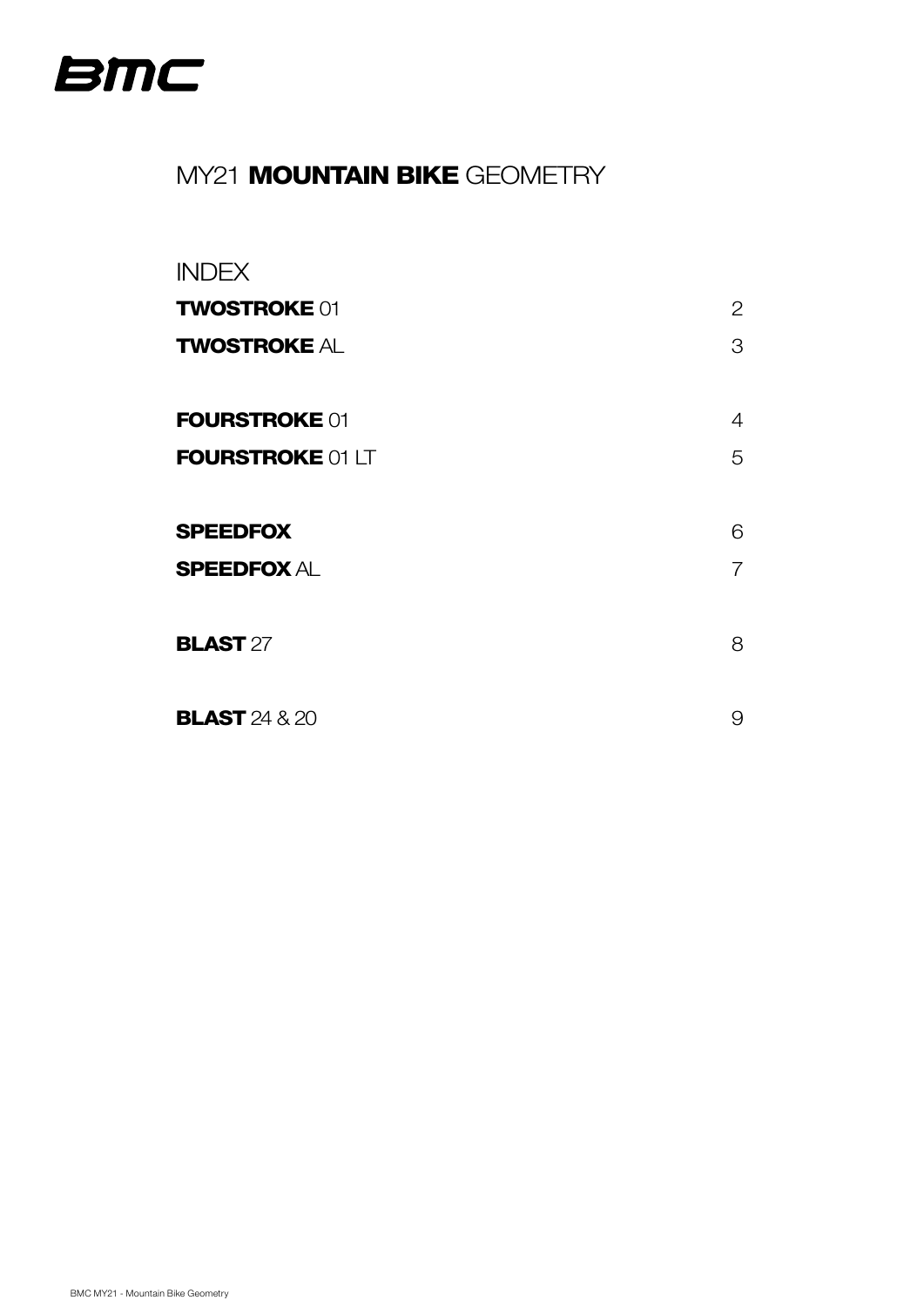#### <span id="page-1-0"></span>TWOSTROKE 01 Geometry



| Unless otherwise indicated, all measurements are given in mm. |         |         |         |             |
|---------------------------------------------------------------|---------|---------|---------|-------------|
| Size                                                          | S       | M       | L       | <b>XL</b>   |
| Rider Height cm                                               | 162-172 | 170-180 | 178-188 | >188        |
| <b>Stack</b>                                                  | 588     | 598     | 608     | 623         |
| Reach                                                         | 422.5   | 445     | 465     | 485         |
| Seat Tube (st)                                                | 410     | 440     | 480     | 510         |
| Top Tube (tt')                                                | 597     | 618     | 638     | 658         |
| Head Tube (ht)                                                | 87      | 93.5    | 106     | 122.5       |
| Seat Angle ° (sa)                                             | 75      | 75      | 75      | 75          |
| Head Angle ° (ha)                                             | 67      | 67      | 67      | 67          |
| Rear Center (rc)                                              | 425     | 425     | 425     | 425         |
| Front Center (fc)                                             | 696     | 715     | 741     | 767         |
| Wheelbase (wb)                                                | 1112.5  | 1135    | 1161    | 1185        |
| <b>BB Drop (drop)</b>                                         | 64      | 64      | 64      | 64          |
| Fork Length (fl)                                              | 505     | 505     | 505     | 505         |
| Fork Rake (fr)                                                | 44      | 44      | 44      | 44          |
| <b>Trail</b>                                                  | 109     | 109     | 109     | 109<br>.    |
| <b>Crank Length</b>                                           | 170     | 175     | 175     | 175         |
| <b>Stem Length</b>                                            | 50      | 60      | 60      | 70          |
| Stem Angle®                                                   | $-5$    | $-5$    | $-5$    | $-5$<br>.   |
| Bar Width (MFB01)                                             | 760     | 760     | 760     | 760         |
| Bar Rise (MFB01)                                              | 4       | 4       | 4       | 4           |
| Bar Sweep <sup>®</sup> (MFB01)                                | 8       | 8       | 8       | 8           |
| Seatpost Length                                               | 380     | 430     | 430     | 430         |
| <b>Seatpost Offset</b>                                        | 0       | 0       | 0       | $\mathbf 0$ |
| <b>Seatpost Drop</b>                                          |         |         |         |             |
| <b>Standover Height</b>                                       | 725     | 730     | 735     | 750         |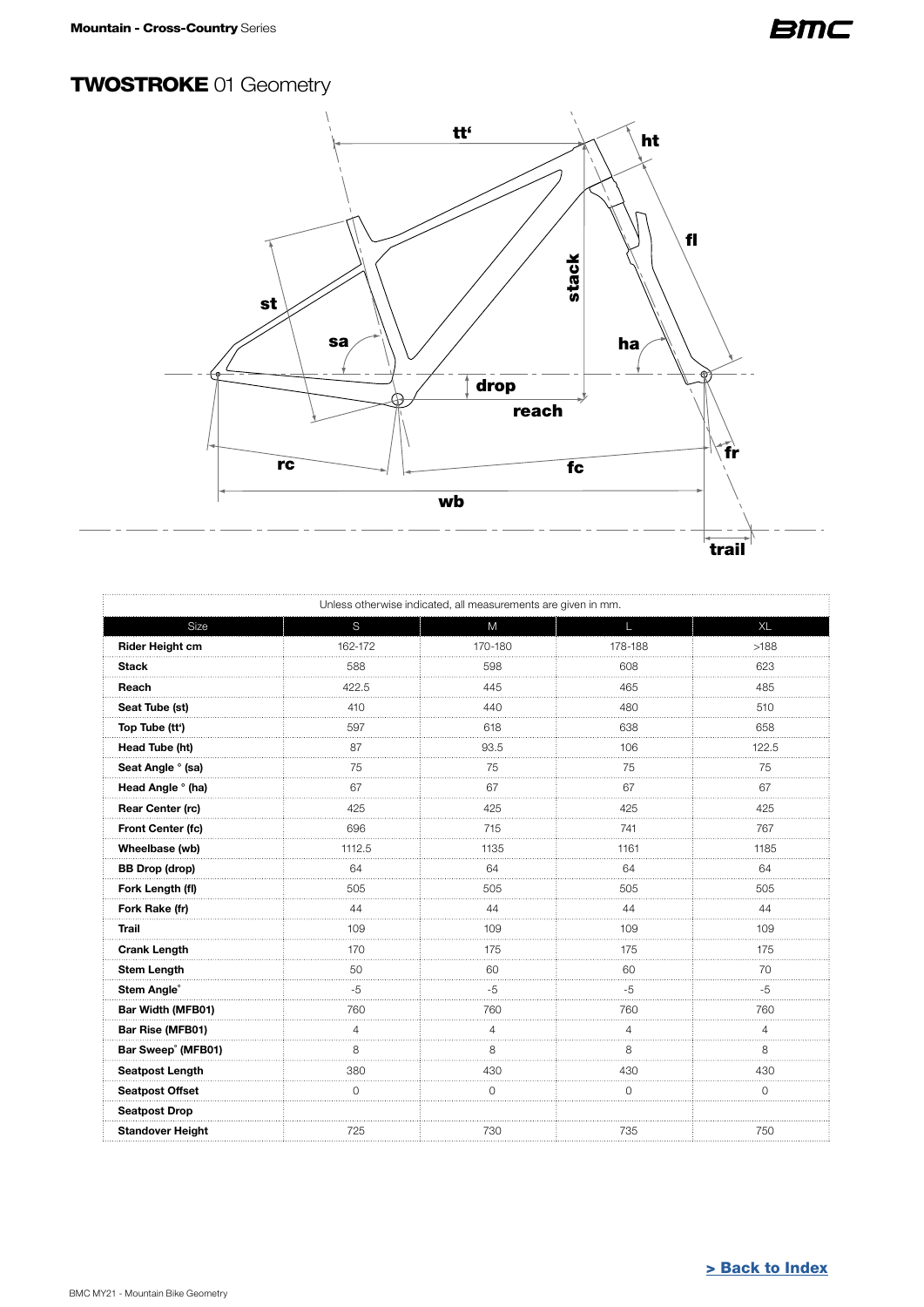#### <span id="page-2-0"></span>TWOSTROKE AL Geometry



| Unless otherwise indicated, all measurements are given in mm. |        |                |          |                |
|---------------------------------------------------------------|--------|----------------|----------|----------------|
| Size                                                          | S      | M              | L        | XL             |
| Rider Height cm                                               | < 170  | 170-182        | 180-192  | >190           |
| <b>Stack</b>                                                  | 588    | 598            | 608      | 623            |
| Reach                                                         | 422.5  | 445            | 465      | 485            |
| Seat Tube (st)                                                | 410    | 440            | 480      | 510            |
| Top Tube (tt')                                                | 597    | 618            | 638      | 658            |
| Head Tube (ht)                                                | 87     | 93.5           | 106      | 122.5          |
| Seat Angle ° (sa)                                             | 75     | 75             | 75<br>.  | 75             |
| Head Angle ° (ha)                                             | 67     | 67             | 67       | 67             |
| <b>Rear Center (rc)</b>                                       | 425    | 425            | 425      | 425            |
| Front Center (fc)                                             | 696    | 715            | 741      | 767            |
| Wheelbase (wb)                                                | 1112.5 | 1135           | 1161     | 1185           |
| <b>BB Drop (drop)</b>                                         | 64     | 64             | 64       | 64             |
| Fork Length (fl)                                              | 505    | 505            | 505      | 505            |
| Fork Rake (fr)                                                | 44     | 44             | 44       | 44             |
| <b>Trail</b>                                                  | 109    | 109<br>.       | 109<br>. | 109            |
| <b>Crank Length</b>                                           | 170    | 175            | 175      | 175            |
| <b>Stem Length</b>                                            | 60     | 60             | 60       | 70             |
| Stem Angle®                                                   | ±5     | ±5             | ±5       | ±5             |
| Bar Width (MFB03)                                             | 750    | 750            | 750      | 750            |
| Bar Rise (MFB03)                                              | 4      | 4              | 4        | $\overline{4}$ |
| Bar Sweep <sup>®</sup> (MFB03)                                | 9      | 9              | 9        | 9              |
| <b>Seatpost Length</b>                                        | 350    | 400            | 400      | 400            |
| Seatpost Offset                                               | 0      | $\overline{0}$ | 0        | 0              |
| <b>Seatpost Drop</b>                                          |        |                |          |                |
| <b>Standover Height</b>                                       | 725    | 730            | 735      | 750            |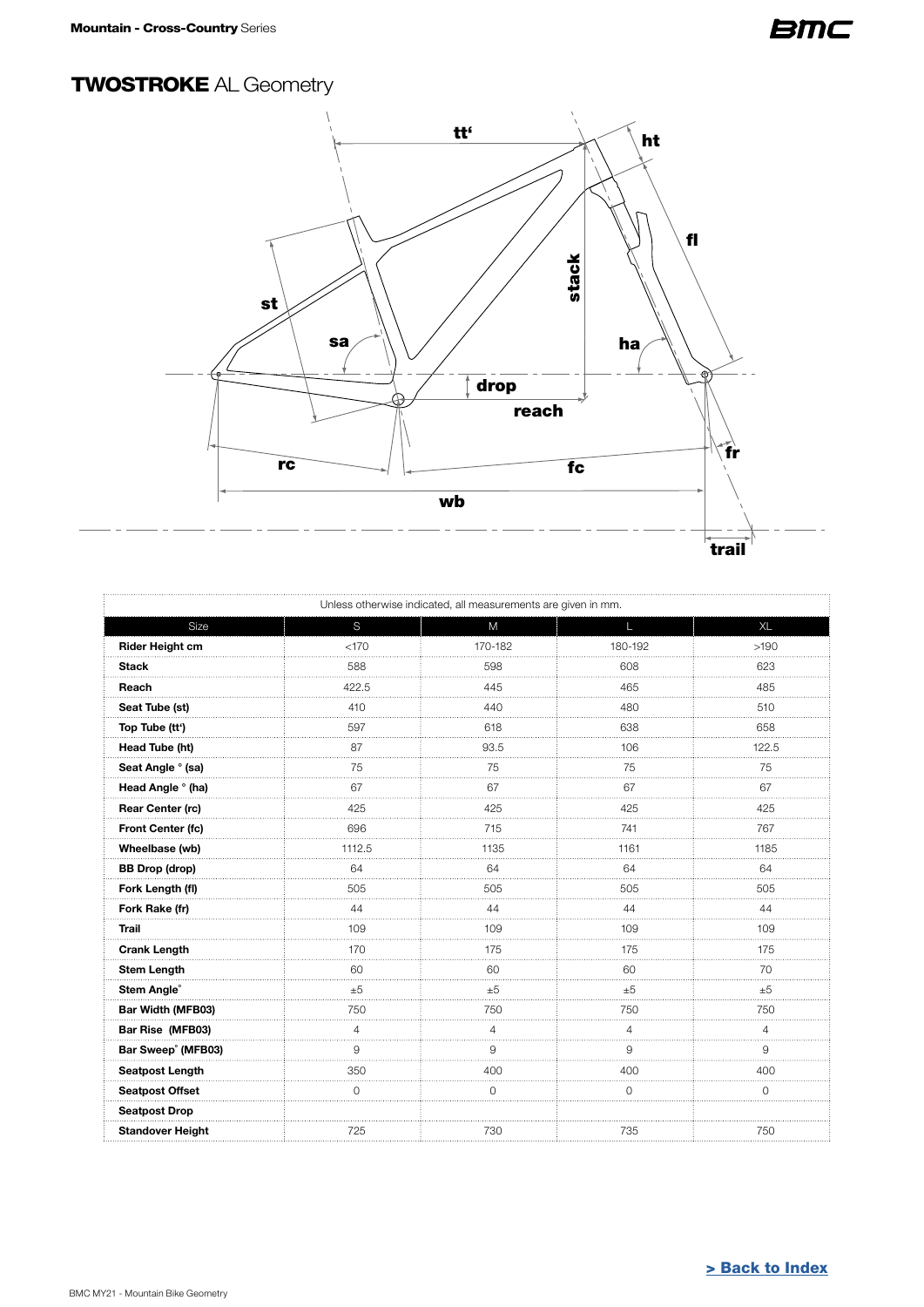#### <span id="page-3-0"></span>**FOURSTROKE 01 Geometry**



| Unless otherwise indicated, all measurements are given in mm. |         |         |          |           |
|---------------------------------------------------------------|---------|---------|----------|-----------|
| Size                                                          | S       | M       | L        | <b>XL</b> |
| Rider Height cm                                               | < 172   | 172-182 | 180-188  | >188      |
| <b>Stack</b>                                                  | 580     | 590     | 600      | 615<br>.  |
| Reach                                                         | 423     | 445     | 465      | 485       |
| Seat Tube (st)                                                | 420     | 440     | 480      | 510       |
| Top Tube (tt')                                                | 582     | 607     | 630      | 654       |
| Head Tube (ht)                                                | 96      | 107     | 117      | 134       |
| Seat Angle ° (sa)                                             | 75.6    | 75.6    | 75.6     | 75.6      |
| Head Angle ° (ha)                                             | 67.5    | 67.5    | 67.5     | 67.5      |
| <b>Rear Center (rc)</b>                                       | 429     | 429     | 429      | 429       |
| Front Center (fc)                                             | 700     | 726     | 750      | 777       |
| Wheelbase (wb)                                                | 1129    | 1155    | 1180     | 1206      |
| <b>BB Drop (drop)</b>                                         | 44      | 44      | 44       | 44        |
| Fork Length (fl)                                              | 506     | 506     | 506      | 506       |
| Fork Rake (fr)                                                | 44      | 44      | 44       | 44        |
| <b>Trail</b>                                                  | 106.5   | 106.5   | 106.5    | 106.5     |
| <b>Crank Length</b>                                           | 170     | 175     | 175      | 175       |
| <b>Stem Length</b>                                            | 50      | 60      | 60       | 70        |
| Stem Angle®                                                   | $-5$    | $-5$    | $-5$     | $-5$      |
| Bar Width (MFB01)                                             | 760     | 760     | 760      | 760       |
| Bar Rise (MFB01)                                              | 4       | 4       | 4        | Δ         |
| Bar Sweep <sup>®</sup> (MFB01)                                | 8       | 8       | 8        | 8         |
| Seatpost Length                                               |         |         |          |           |
| <b>Seatpost Offset</b>                                        | 0       | 0       | $\Omega$ | U         |
| <b>Seatpost Drop</b>                                          | 80      | 80      | 80       | 80        |
| <b>Standover Height</b>                                       | 738     | 747     | 759      | 768       |
| <b>Saddle Height Range</b>                                    | 655-745 | 700-790 | 740-830  | 770-860   |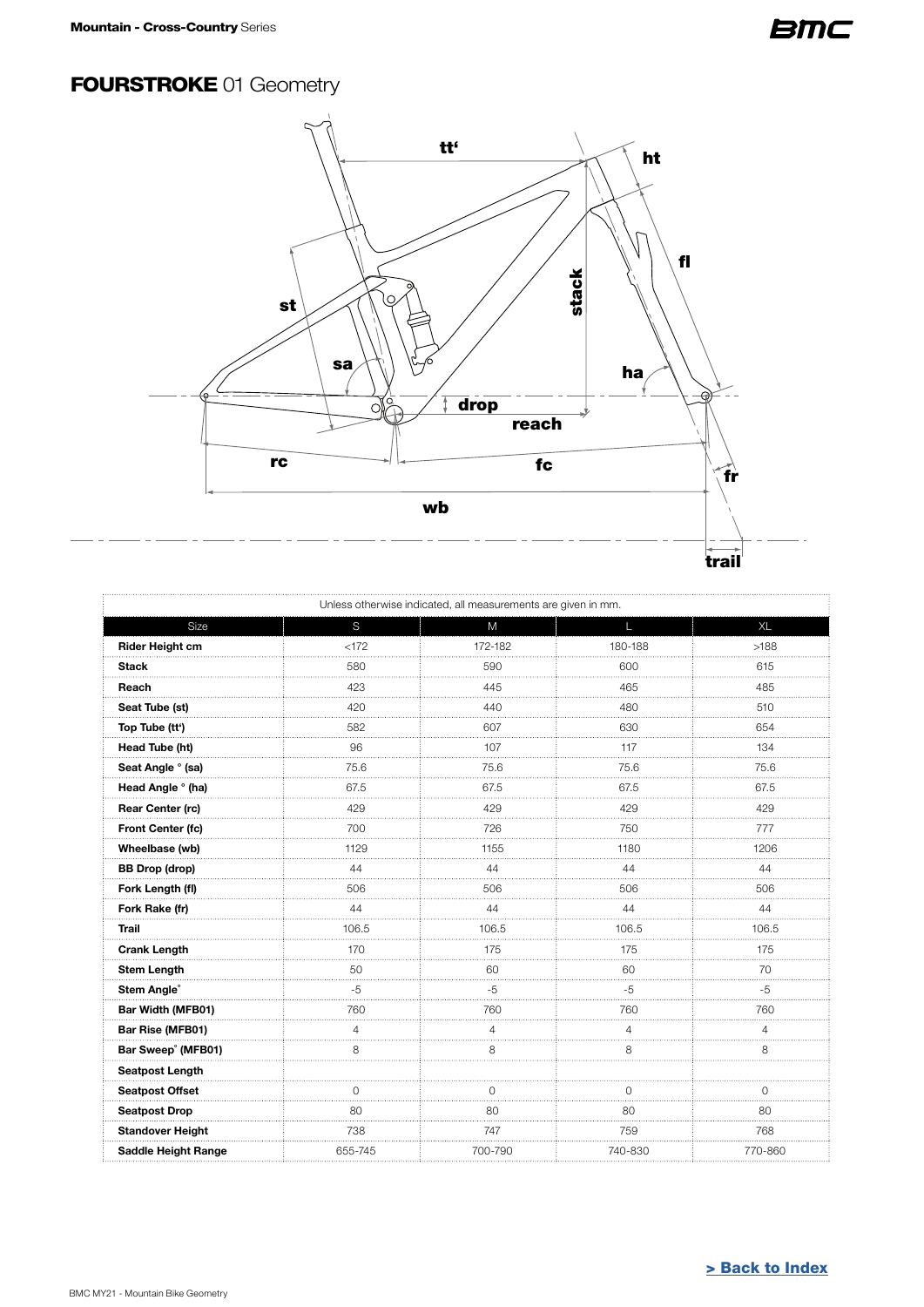## <span id="page-4-0"></span>**FOURSTROKE 01 LT Geometry**



| Unless otherwise indicated, all measurements are given in mm. |          |          |         |             |
|---------------------------------------------------------------|----------|----------|---------|-------------|
| Size                                                          | S        | M        | L.      | <b>XL</b>   |
| <b>Rider Height cm</b>                                        | < 172    | 172-182  | 180-188 | >188        |
| Stack                                                         | 586      | 596      | 606     | 622         |
| Reach                                                         | 415      | 440      | 456     | 476         |
| Seat Tube (st)                                                | 420<br>. | 440      | 480     | 510         |
| Top Tube (tt')                                                | 582      | 607      | 630     | 654         |
| Head Tube (ht)                                                | 96       | 107      | 117     | 134         |
| Seat Angle ° (sa)                                             | 74.8     | 74.8     | 74.8    | 74.8        |
| Head Angle ° (ha)                                             | 66.5     | 66.5     | 66.5    | 66.5        |
| Rear Center (rc)                                              | 429      | 429      | 429     | 429         |
| Front Center (fc)                                             | 700      | 726      | 750     | 777<br>.    |
| Wheelbase (wb)                                                | 1129     | 1155     | 1180    | 1206        |
| <b>BB Drop (drop)</b>                                         | 35       | 35       | 35      | 35          |
| Fork Length (fl)                                              | 526      | 526<br>. | 526     | 526<br>.    |
| Fork Rake (fr)                                                | 44       | 44       | 44      | 44          |
| <b>Trail</b>                                                  | 112.5    | 112.5    | 112.5   | 112.5       |
| Crank Length                                                  | 170      | 175      | 175     | 175         |
| <b>Stem Length</b>                                            | 50       | 50       | 60      | 60          |
| Stem Angle®                                                   | $-5$     | $-5$     | $-5$    | $-5$        |
| Bar Width (MFB01)                                             | 760      | 760      | 760     | 760         |
| Bar Rise (MFB01)                                              | 4        | 4        | 4       | 4           |
| Bar Sweep° (MFB01)                                            | 8        | 8        | 8       | 8           |
| <b>Seatpost Length</b>                                        |          |          |         |             |
| <b>Seatpost Offset</b>                                        | 0        | 0        | 0       | $\mathbf 0$ |
| <b>Seatpost Drop</b>                                          | 80       | 80       | 80      | 80          |
| <b>Standover Height</b>                                       | 742      | 751      | 763     | 772         |
| <b>Saddle Height Range</b>                                    | 655-745  | 700-790  | 740-830 | 770-860     |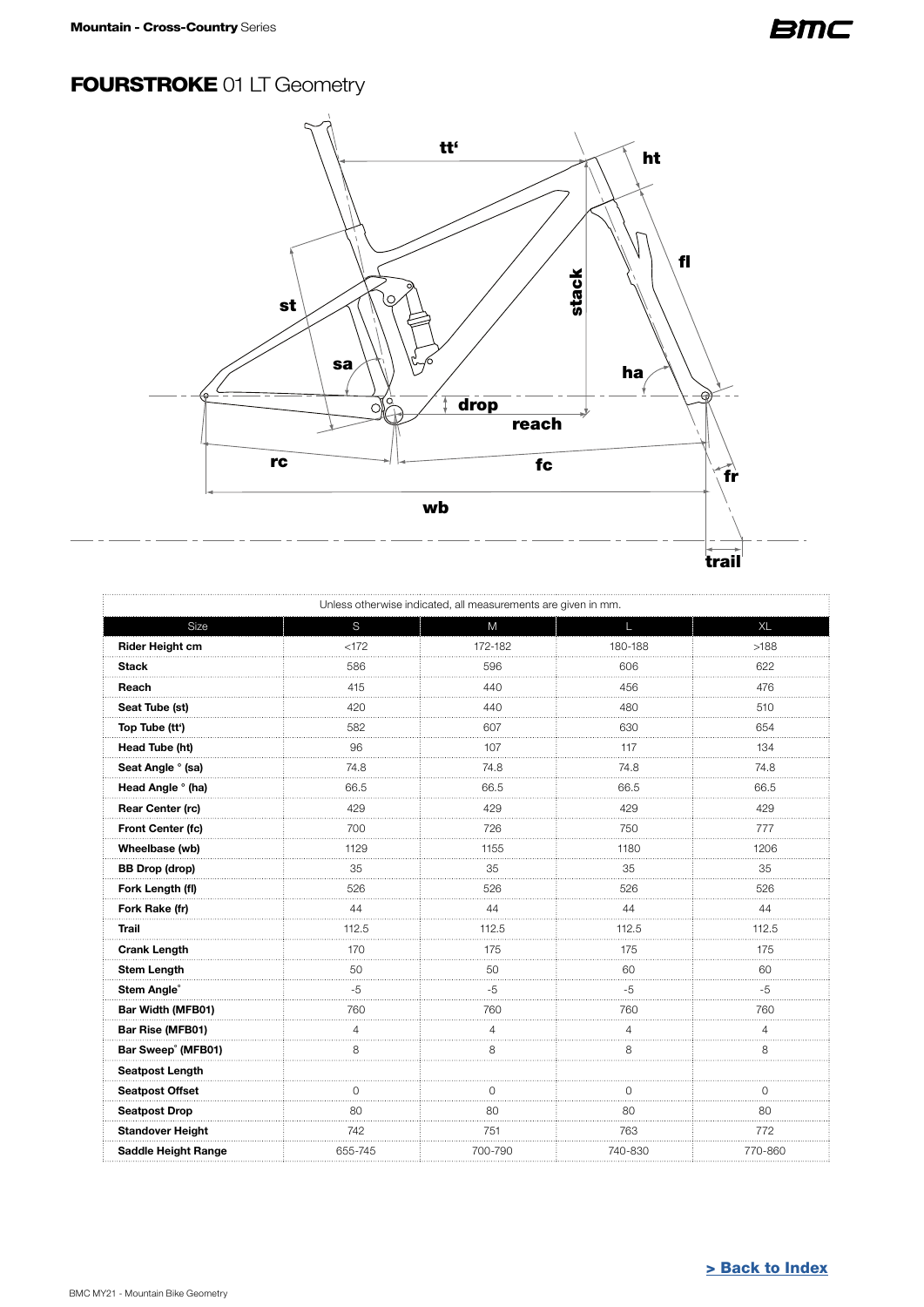## <span id="page-5-0"></span>**SPEEDFOX Geometry**



| Unless otherwise indicated, all measurements are given in mm. |                |         |               |                |  |
|---------------------------------------------------------------|----------------|---------|---------------|----------------|--|
| Size                                                          | S              | M       | L.            | <b>XL</b>      |  |
| Rider Height cm                                               | < 172          | 172-182 | 180-188       | >188           |  |
| <b>Stack</b>                                                  | 600            | 610     | 620           | 635            |  |
| Reach                                                         | 408            | 430     | 450           | 465            |  |
| Seat Tube (st)                                                | 420            | 440     | 480           | 510            |  |
| Top Tube (tt')                                                | 587            | 611     | 634           | 653            |  |
| Head Tube (ht)                                                | 95             | 105     | 115           | 135            |  |
| Seat Angle ° (sa)                                             | 73.75          | 73.75   | 73.75         | 73.75<br>.     |  |
| Head Angle ° (ha)                                             | 68             | 68      | 68            | 68             |  |
| <b>Rear Center (rc)</b>                                       | 445            | 445     | 445           | 445            |  |
| Front Center (fc)                                             | 677            | 704     | 728           | 748            |  |
| Wheelbase (wb)                                                | 1123           | 1145    | 1169          | 1189           |  |
| <b>BB Drop (drop)</b>                                         | 37             | 37      | 37            | 37             |  |
| Fork Length (fl)                                              | 526            | 526     | 526           | 526            |  |
| Fork Rake (fr)                                                | 51             | 51      | 51            | 51             |  |
| <b>Trail</b>                                                  | 90             | 90      | 90            | 90<br>1.1.1.1  |  |
| <b>Crank Length</b>                                           | 170            | 175     | 175           | 175            |  |
| <b>Stem Length</b>                                            | 50             | 60      | 60            | 70             |  |
| Stem Angle®                                                   | $-5$           | $-5$    | $-5$          | $-5$           |  |
| Bar Width (MFB02)                                             | 750            | 750     | 750           | 750            |  |
| Bar Rise (MFB02)                                              | $\overline{4}$ | 4       | 4             | $\overline{4}$ |  |
| Bar Sweep° (MFB02)                                            | 9              | 9       | 9             | $\mathsf 9$    |  |
| Seatpost Length                                               | 377            | 447     | 447           | 447            |  |
| <b>Seatpost Offset</b>                                        | $\Omega$<br>.  | 0       | $\Omega$<br>. | $\Omega$<br>.  |  |
| <b>Seatpost Drop</b>                                          | 125            | 150     | 150           | 150            |  |
| <b>Standover Height</b>                                       | 713            | 734     | 752           | 773            |  |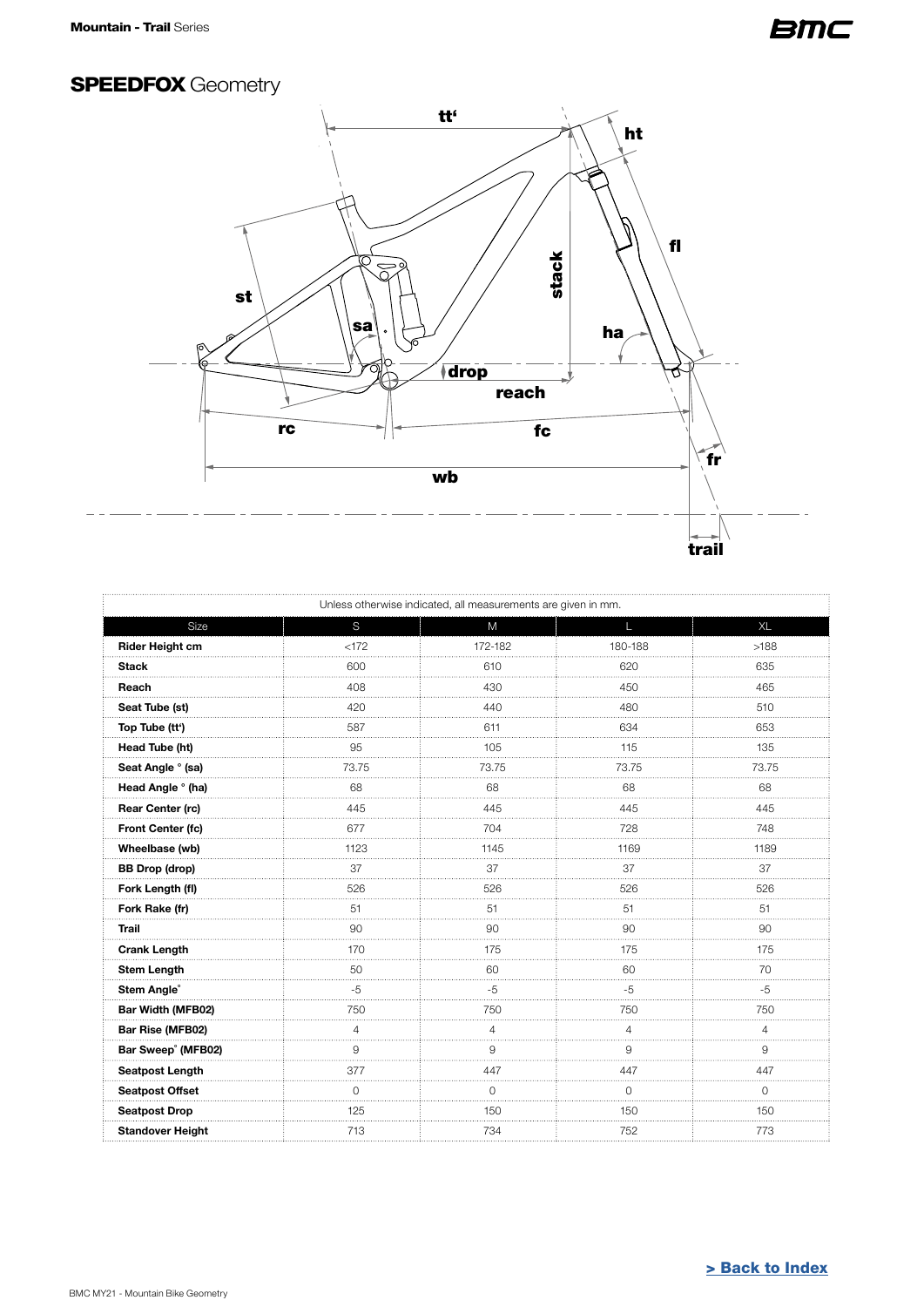#### <span id="page-6-0"></span>SPEEDFOX AL Geometry



| Unless otherwise indicated, all measurements are given in mm. |                |         |               |               |  |
|---------------------------------------------------------------|----------------|---------|---------------|---------------|--|
| Size                                                          | S              | M       | L             | <b>XL</b>     |  |
| Rider Height cm                                               | < 172          | 172-182 | 180-188       | >188          |  |
| <b>Stack</b>                                                  | 600            | 610     | 620           | 635<br>.      |  |
| Reach                                                         | 408            | 430     | 450           | 465           |  |
| Seat Tube (st)                                                | 420            | 440     | 480           | 510           |  |
| Top Tube (tt')                                                | 587            | 611     | 634           | 653           |  |
| Head Tube (ht)                                                | 95             | 105     | 115           | 135           |  |
| Seat Angle ° (sa)                                             | 73.75          | 73.75   | 73.75<br>.    | 73.75<br>.    |  |
| Head Angle ° (ha)                                             | 68             | 68      | 68            | 68            |  |
| <b>Rear Center (rc)</b>                                       | 445            | 445     | 445           | 445           |  |
| Front Center (fc)                                             | 677            | 704     | 728           | 748           |  |
| Wheelbase (wb)                                                | 1123           | 1145    | 1169          | 1189          |  |
| <b>BB Drop (drop)</b>                                         | 37             | 37      | 37            | 37            |  |
| Fork Length (fl)                                              | 526            | 526     | 526           | 526           |  |
| Fork Rake (fr)                                                | 51             | 51      | 51            | 51            |  |
| <b>Trail</b>                                                  | 90<br>1.1.1    | 90      | 90<br>.       | 90<br>.       |  |
| <b>Crank Length</b>                                           | 170            | 175     | 175           | 175           |  |
| <b>Stem Length</b>                                            | 45             | 45      | 55            | 55            |  |
| Stem Angle®                                                   | ±5             | ±5      | ±5            | ±5            |  |
| Bar Width (MRB03)                                             | 750            | 750     | 750           | 750           |  |
| Bar Rise (MRB03)                                              | 15             | 15      | 15            | 15            |  |
| Bar Sweep° (MRB03)                                            | 9              | 9       | 9             | 9             |  |
| <b>Seatpost Length</b>                                        | 377            | 447     | 447           | 447           |  |
| <b>Seatpost Offset</b>                                        | $\overline{O}$ | 0       | $\Omega$<br>. | $\Omega$<br>. |  |
| <b>Seatpost Drop</b>                                          | 125            | 150     | 150           | 150           |  |
| <b>Standover Height</b>                                       | 713            | 734     | 752           | 773           |  |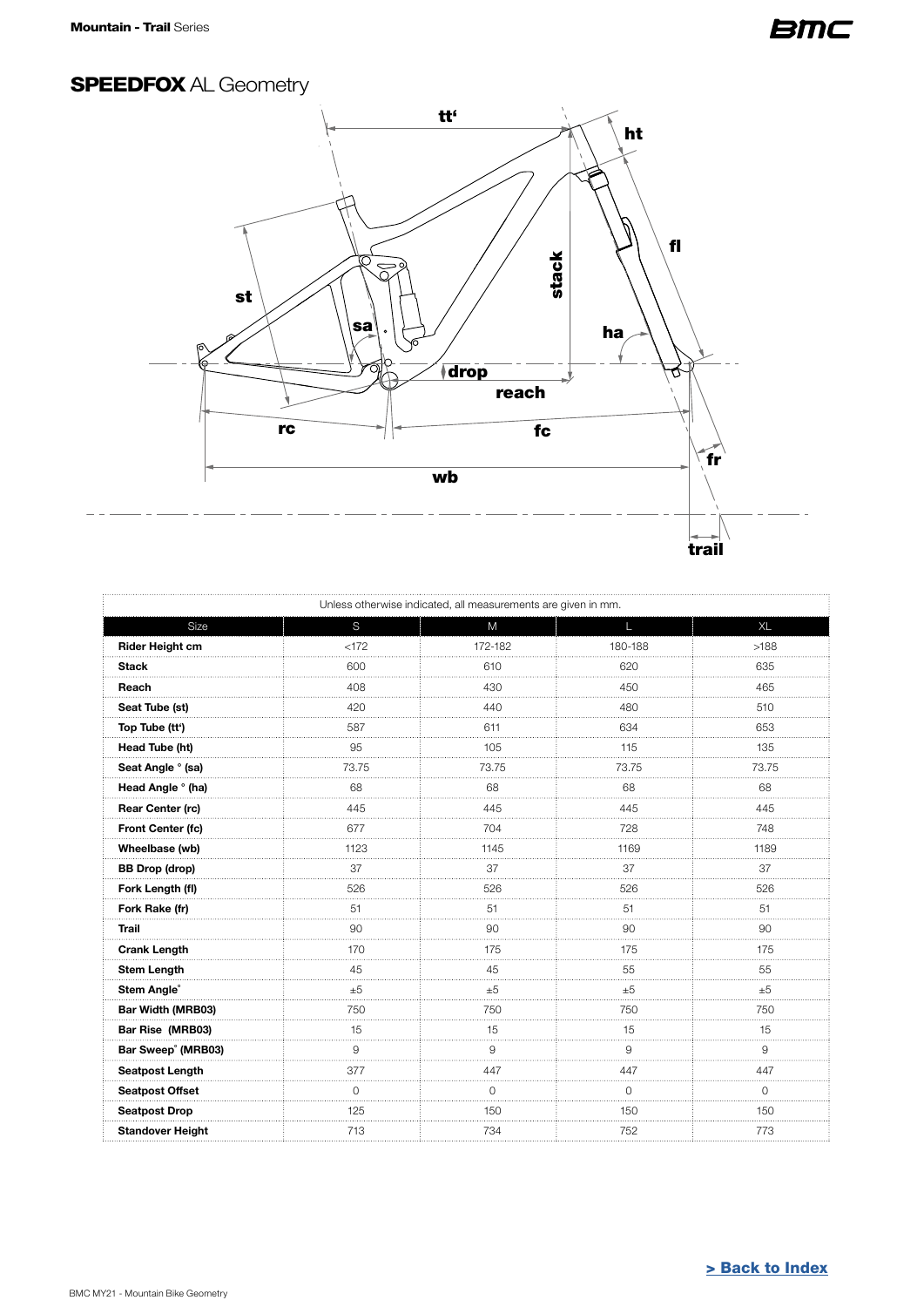## <span id="page-7-0"></span>**BLAST** 27 Geometry



|                         | Unless otherwise indicated, all measurements are given in mm. |         |          |              |              |
|-------------------------|---------------------------------------------------------------|---------|----------|--------------|--------------|
| Size                    | <b>XS</b>                                                     | S       | M        | $\mathsf{L}$ | <b>XL</b>    |
| Rider Height cm         | < 165                                                         | 162-172 | 170-182  | 180-192      | >190         |
| Stack                   | 580                                                           | 594     | 604      | 622          | 632          |
| Reach                   | 385                                                           | 405     | 425      | 445          | 465          |
| Seat Tube (st)          | 380                                                           | 420     | 460      | 500          | 540          |
| Top Tube (tt')          | 558                                                           | 586     | 610      | 635          | 654          |
| Head Tube (ht)          | 100                                                           | 110     | 120      | 140          | 150          |
| Seat Angle ° (sa)       | 73                                                            | 73<br>. | 73<br>.  | 73<br>.      | 73<br>.      |
| Head Angle ° (ha)       | 70                                                            | 70      | 70       | 70           | 70           |
| Rear Center (rc)        | 435                                                           | 435     | 435      | 435          | 435          |
| Front Center (fc)       | 622                                                           | 652     | 675      | 701          | 720          |
| Wheelbase (wb)          | 1053                                                          | 1083    | 1107     | 1133         | 1152         |
| <b>BB Drop (drop)</b>   | 42                                                            | 42      | 42       | 42           | 42           |
| Fork Length (fl)        | 490                                                           | 490     | 490      | 490          | 490          |
| Fork Rake (fr)          | 42                                                            | 42      | 42       | 42           | 42           |
| <b>Trail</b>            | 82                                                            | 82      | 82       | 82           | 82           |
| <b>Crank Length</b>     | 170                                                           | 170     | 175      | 175          | 175          |
| <b>Stem Length</b>      | 70                                                            | 70      | 70       | 70           | 90           |
| Stem Angle®             | ±7                                                            | ±7      | ±7       | ±7           | ±7           |
| <b>Bar Width</b>        | 700                                                           | 700     | 700      | 700          | 700          |
| <b>Bar Rise</b>         | 15                                                            | 15      | 15       | 15           | 15           |
| Bar Sweep®              | 9                                                             | 9       | 9        | 9            | 9            |
| <b>Seatpost Length</b>  | 350                                                           | 350     | 350      | 400          | 400          |
| <b>Seatpost Offset</b>  | $\Omega$                                                      | $\circ$ | $\Omega$ | $\Omega$     | $\mathbf{O}$ |
| <b>Seatpost Drop</b>    |                                                               |         |          |              |              |
| <b>Standover Height</b> | 704                                                           | 744     | 766      | 779          | 825          |